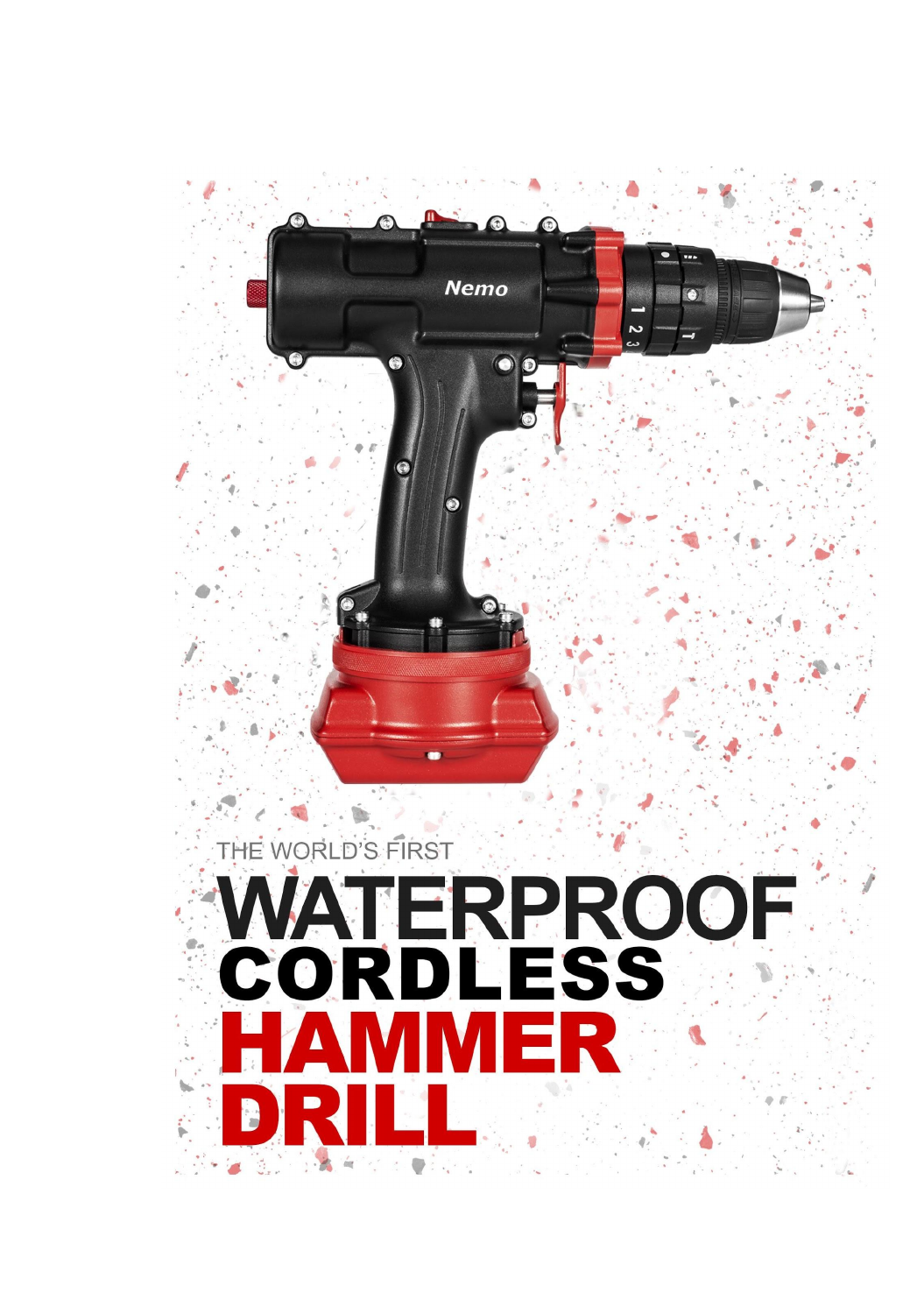### **Functional Description and Specifications**

### **Intended Use**

The Nemo Submersible Hammer Drill is intended to drill tough materials such as cement, brick, blocks, or stone, and can be used underwater, in wet conditions, and on dry land.

### **Packing List**

Your Nemo Submersible Hammer Drill is packaged together with the following accessories:

- Two rechargeable 6 Ah Lithium-ion (Li-ion) battery packs
- ♦ Battery charger
- Hand pump
- ♦ Carrying case
- ♦ 2 spare chucks and 3 chuck screws
- ♦ Glass drill bit set
- ♦ Drying cloth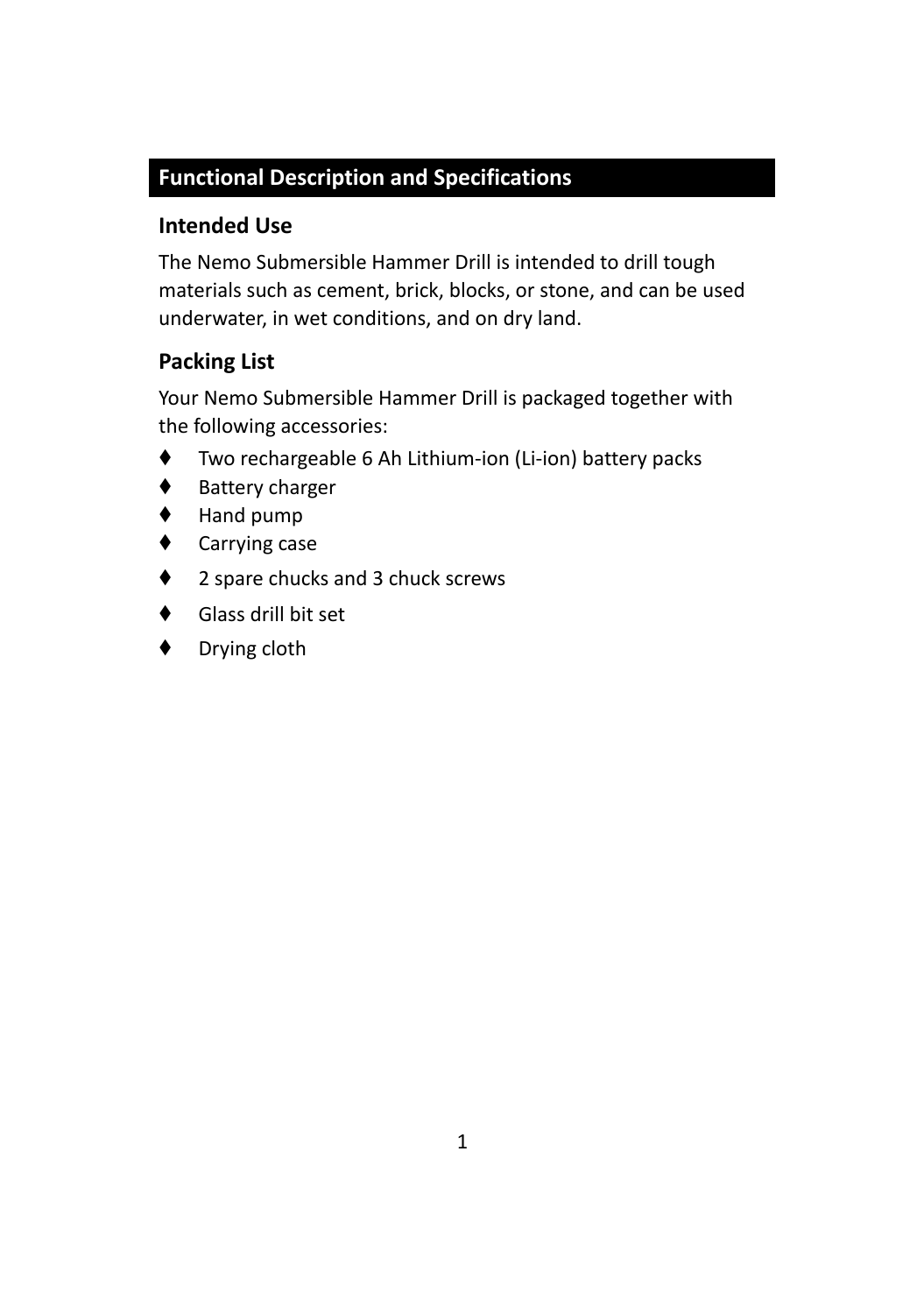### **Technical Specifications**

#### **Nemo Submersible Hammer Drill**

| Model                      | HD-18-3Li-50               |
|----------------------------|----------------------------|
| Battery pack voltage       | 18V Li-ion                 |
| Battery cell specification | 3Ah/6Ah                    |
| No load speed (two speeds) | $0 - 400 / 0 - 1500$ RPM   |
| No load IPM                | $0 - 17600$ IPM            |
| Maximum torque             | 345 in-lbs (39 Nm)         |
| Chuck size                 | $\frac{1}{2}$ in (13mm)    |
| Net weight (with battery)  | 6.8 lbs $(3.1 \text{ kg})$ |
| Working temperature        | 32-140°F (0-60°C)          |
| Submersible up to          | 164 ft (50m)               |

#### **Battery Charger**

| Model                     | XVE-2100400   |
|---------------------------|---------------|
| Approximate charging time | 55 minutes    |
| Charging output voltage   | 21V           |
| Charging input voltage    | $100V - 240V$ |



**Caution:** You must pressurize the hammer drill before you can use it underwater, as described in *Pressurizing the Hammer Drill for Underwater Use*, pages 11-12.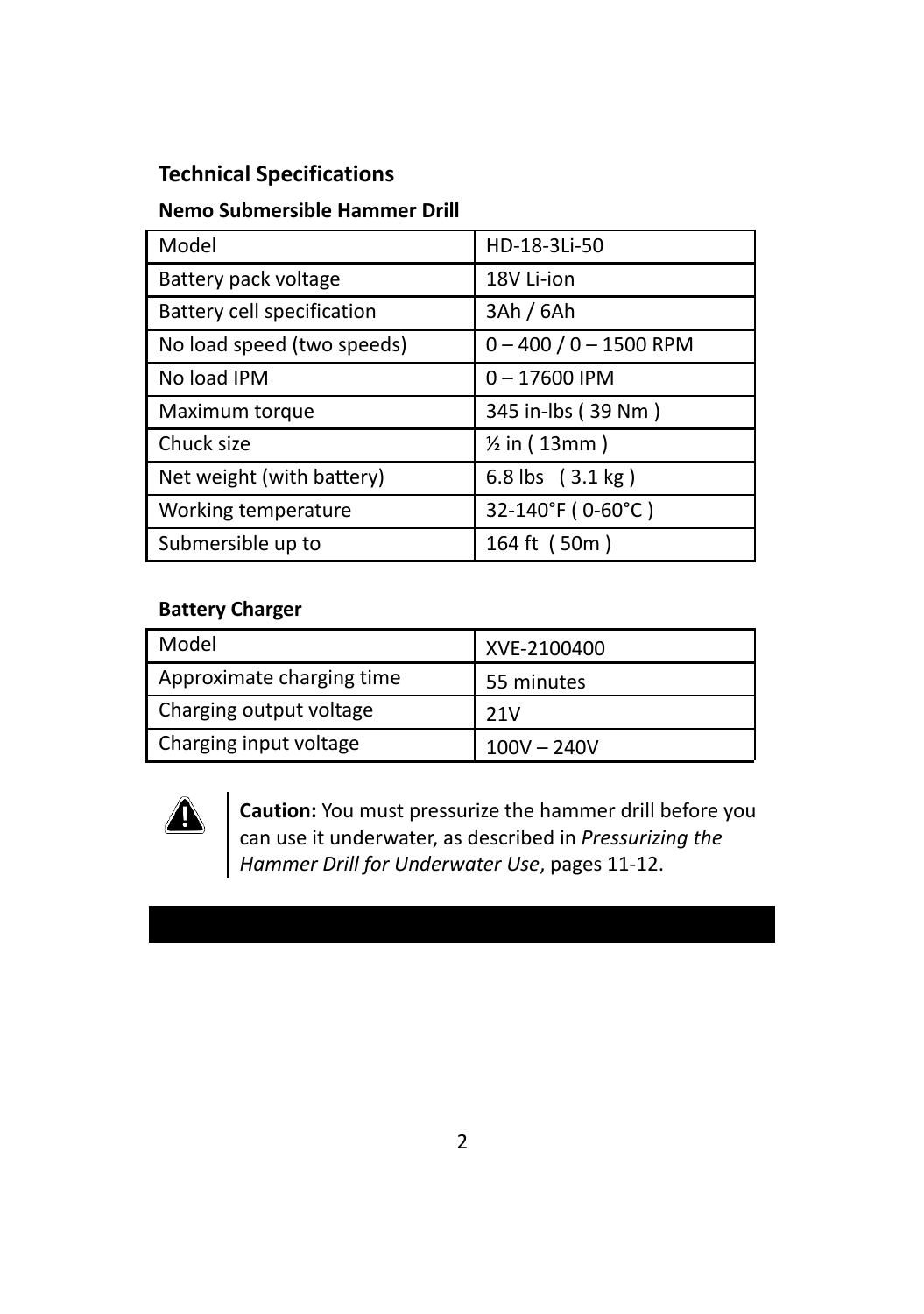### **Safety Warnings**



**Warning:** Read all safety warnings and instructions, and save them for future reference. Failure to adhere to these warnings can result in serious injury and damage to equipment.

### **Work Area Safety**

- ♦ All work should be done in accordance with the local, state, and government occupational safety and health guidelines.
- Keep your work area clean and well lit.
- Do not operate power tools in explosive atmospheres, such as in the presence of flammable liquids, gases, or dust.
- Keep bystanders away when operating power tools.

### **Personal Safety**

- Stay alert and use common sense when operating power tools. Do not use power tools when you are tired or under the influence of drugs, alcohol, or medication.
- Use personal protective equipment. It is recommended to always wear eye protection, as well as a P2 filter-class respirator.
- Dust from materials such as lead-containing coating, some wood types, minerals, and metal can be harmful to one's health. Observe the relevant regulations in your country for the materials to be worked.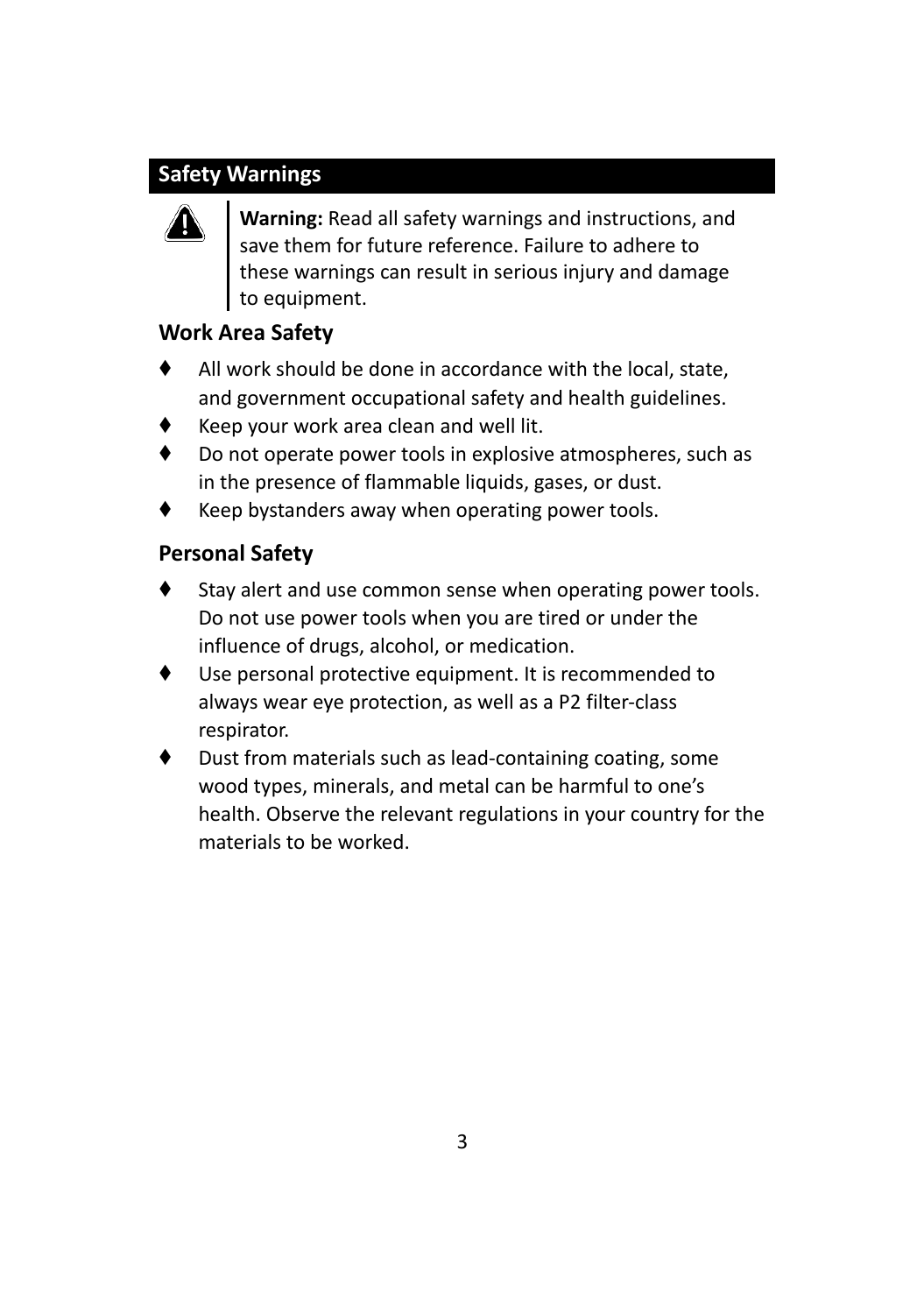#### **Power Tool Safety**

- Store idle power tools out of reach of children and do not allow persons unfamiliar with the power tool or these instructions to operate the power tool.
- Maintain your power tools. Check for misalignment or binding of moving parts, breakage of parts, and any other condition that may affect the power tool's operation. If damaged, have the power tool repaired by an authorized service technician.



**Caution:** Under no circumstances should the power tool be opened for repairs or any other purpose by anyone other than an after-sales service technician authorized by Nemo Power Tools. Opening the power tool  $\overline{I}$  invalidates the manufacturer warranty.

- Use power tools, accessories, and tool bits in accordance with these instructions and in the manner intended for the particular type of power tool, taking into account the working conditions and the work to be performed. Consult local, state, and government occupational safety and health guidelines before operating a power tool.
- ♦ Switch off the power immediately if the tool bit jams. Be prepared for high reaction torque that can cause kickback. The tool bit can jam when the power tool is subject to overload, or if it becomes wedged in the workpiece.
- ♦ Hold the power tool with a firm grip. High reaction torque can briefly occur while driving in and loosening screws.
- Work only on secured, stable items. Do not hold any item to be worked on by the power tool in your hand. Secure the workpiece, clamped with clamping devices or in a vice, to ensure safety.
- Always wait until the power tool has come to a complete stop before placing it down. The tool bit can jam and lead to loss of control over the power tool.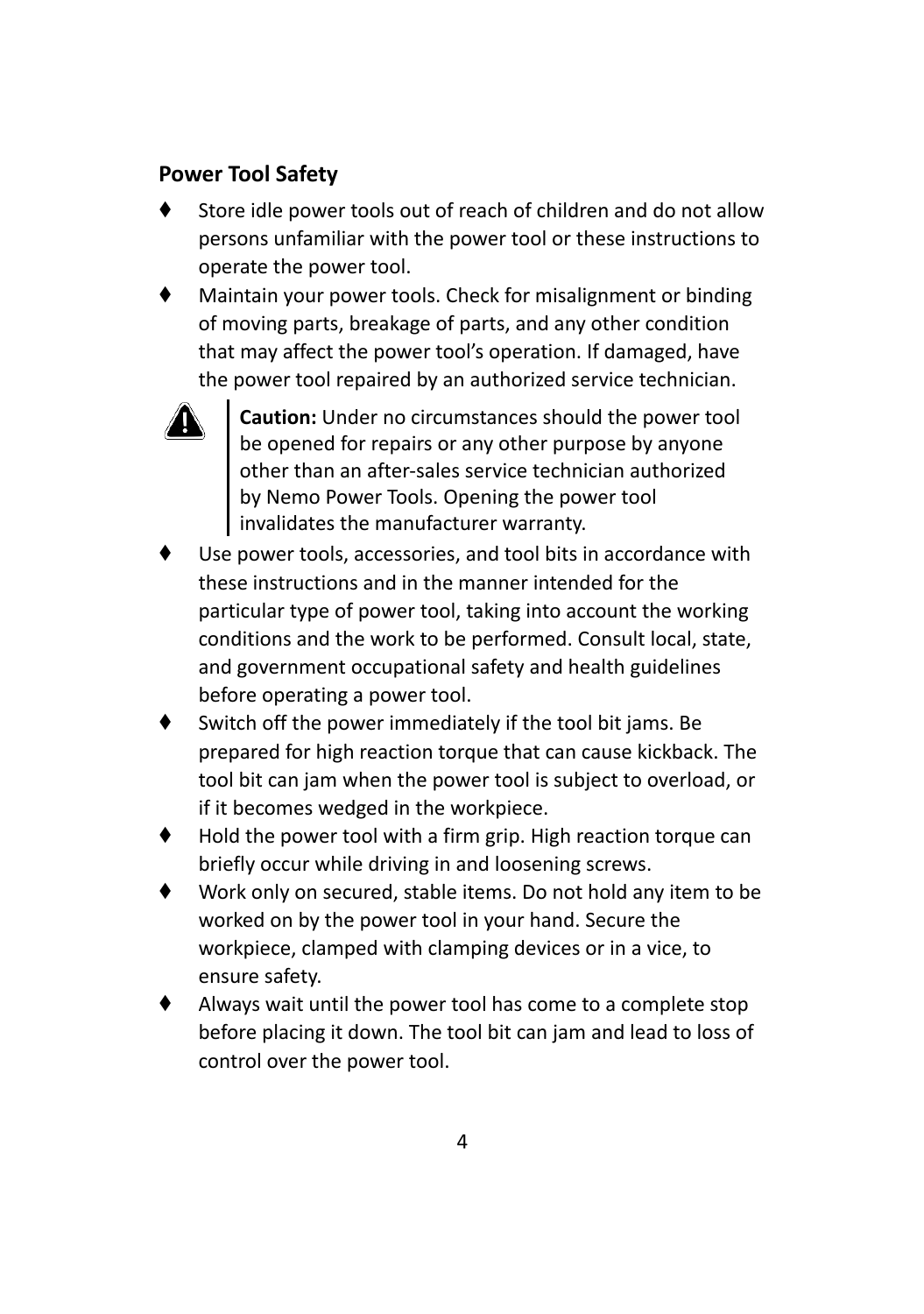### **Rechargeable Battery Safety**

- Use only the battery pack supplied with your power tool.
- ♦ When the battery pack is not in use, keep it away from other metal objects like paper clips, coins, keys, nails, screws, which can make a connection from one terminal to another.
- ♦ Store the battery pack only within a temperature range of 32°F-113°F ( 0˚C - 45˚C ).
- ♦ Before any work on the power tool, such as a tool change, as well as during transportation and storage, remove the battery pack from the power tool. There is danger of injury when accidently activating the On/Off trigger.
- Do not open the battery.
- Protect the battery against heat, including continuous sun irradiation and fire.
- When the battery is defective, liquid can escape and come into contact with adjacent components.
- ♦ Use only original batteries with the voltage listed on the nameplate of your power tool. When using other batteries, such as imitations, reconditioned batteries, or other brands, there is danger of injury as well as property damage through exploding batteries.
- ♦ Use only the battery charger provided with the power tool to recharge the batteries. Only this battery charger is matched to the lithium-ion (Li-ion) batteries of your power tool.
- ♦ Protect the battery charger from rain and moisture. The battery charger is not waterproof.
- ♦ Do not charge other batteries. The battery charger is suitable only for charging the battery pack supplied with the tool.
- ♦ Before use, always check the battery charger, cable, and plug. If defects are detected, do not use the battery charger. Never open the battery charger. Instead, have it opened and repaired only by qualified personnel who will use original spare parts.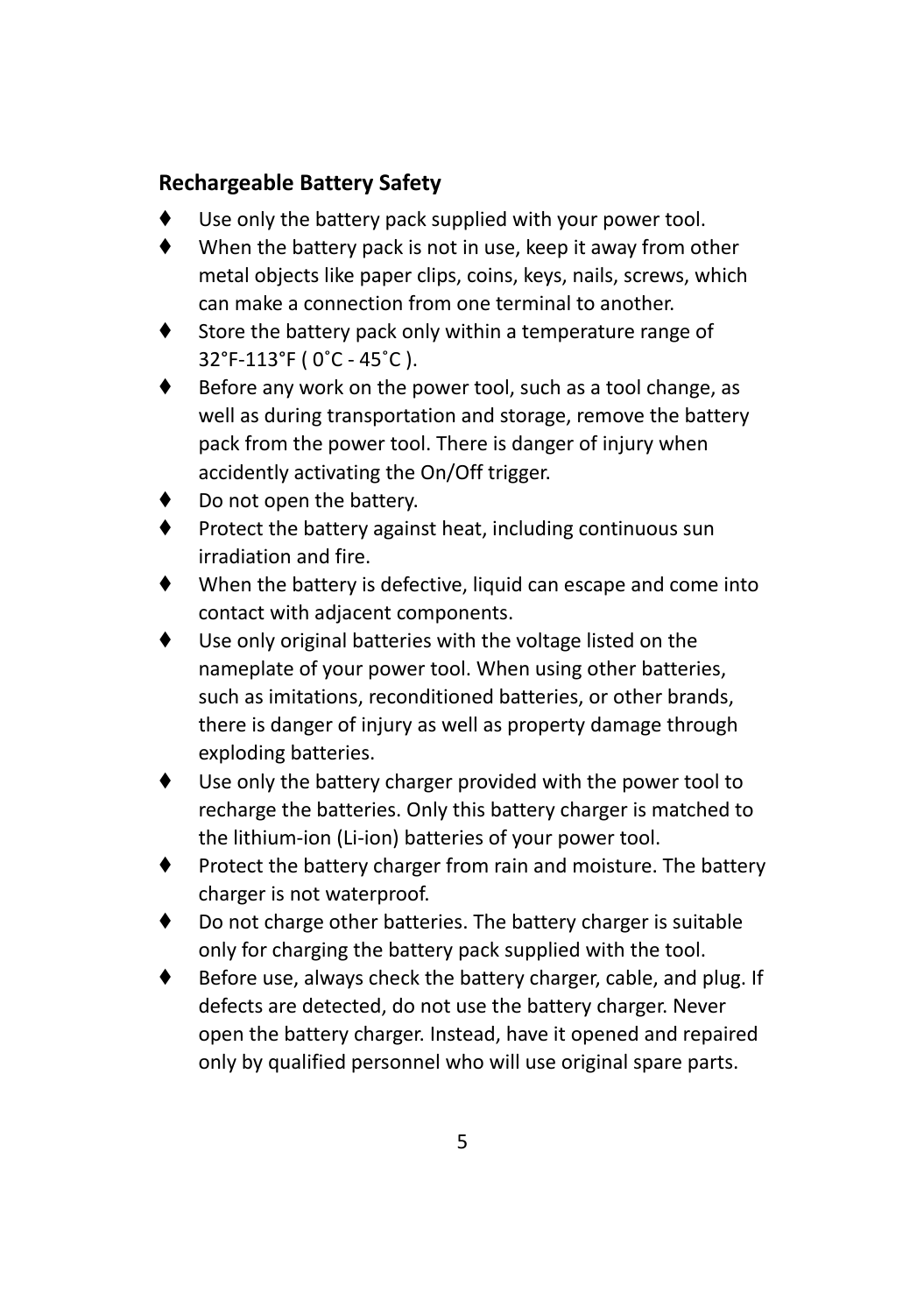### **Getting Started with the Hammer Drill**

Your Nemo Submersible Hammer Drill (HD-18-3Li-50) includes the following main components:

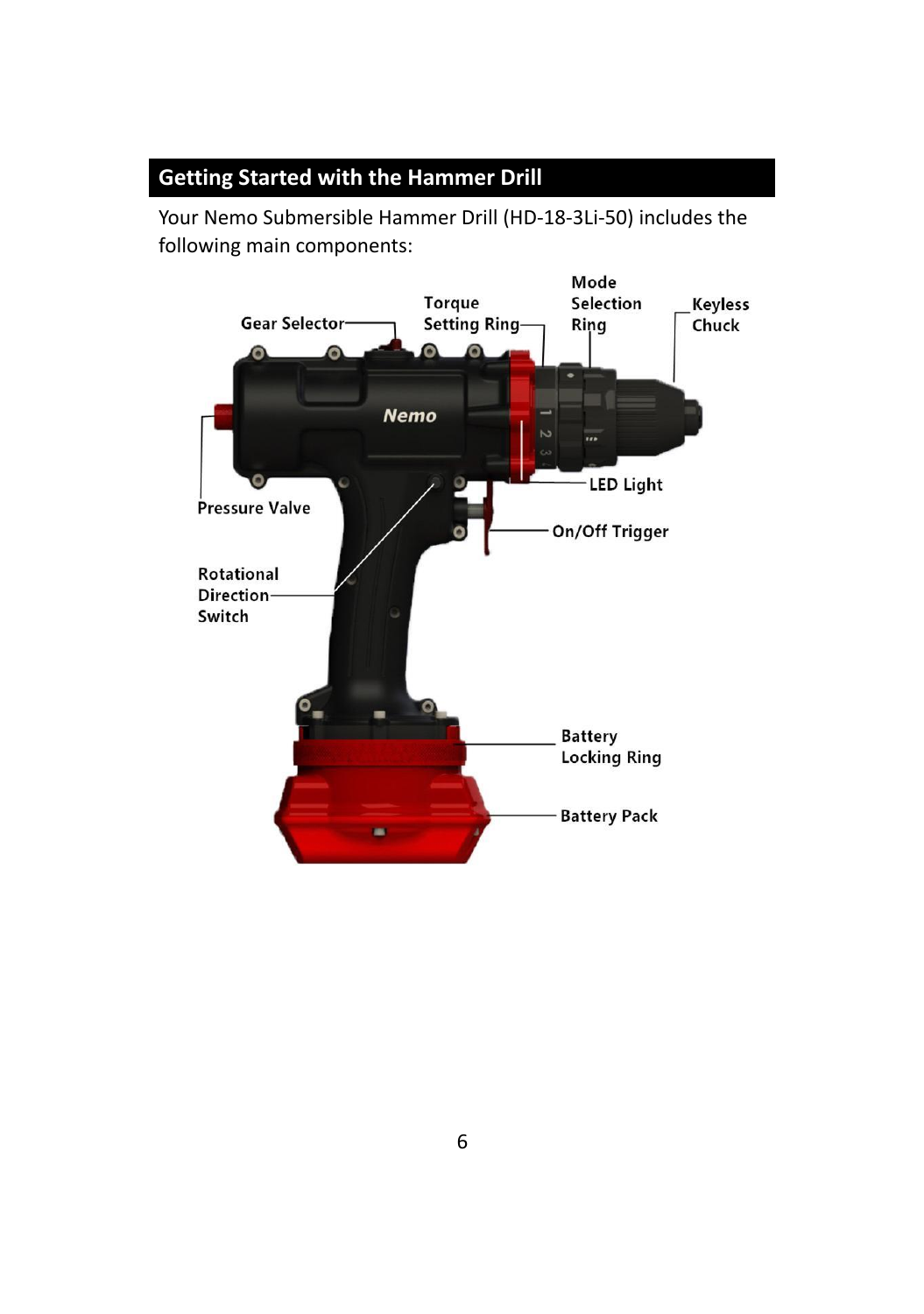### **Charging the Battery**

The Li-ion batteries are supplied partially charged, and must be charged to full capacity using the battery charger provided with the hammer drill before using the hammer drill for the first time.



**Caution:** Only use the battery charger provided with the hammer drill. Only this battery charger is matched to the Li-ion batteries supplied with your power tool.



**Danger:** Ensure that the voltage of the power supply corresponds with the data given on the nameplate of the battery charger.



**Danger:** Only use the charger in a dry environment. The charger is not waterproof. Never attempt to charge the battery under water.

A battery can be charged at any time without reducing its service life. This is because the battery charger detects the charging condition of the battery, and charges it with the optimum current according to its temperature and voltage. This lengthens the battery life, and leaves it fully charged when stored in the charger. Interrupting the charging procedure does not damage the battery.

- 1. Connect the mains plug of the battery charger to an electrical outlet. A steady green light on the battery charger indicates that the charger is ready for operation.
- 2. Press the battery charger's connector into the socket on the top of the battery pack. There is only one way to insert the connector into the battery socket.



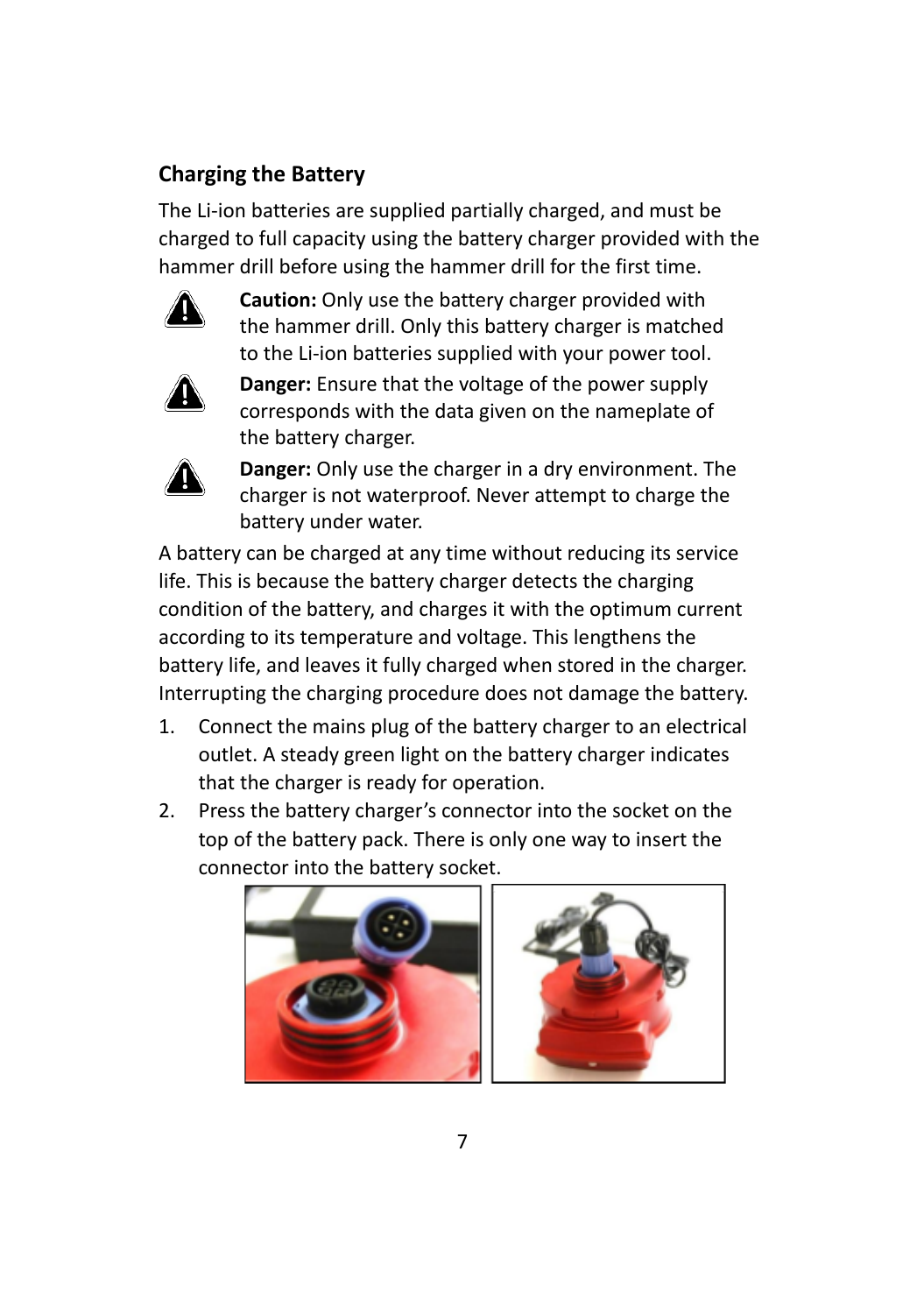The battery begins charging as soon as it is connected to the charger.

- ⬥ A steady red light on the battery charger indicates that the battery is charging.
- ⬥ A steady green light on the battery charger indicates that the battery is fully charged.



**Note:** The battery is equipped with an NTC temperature controller that only allows it to be charged when its temperature is between 32°F-113°F ( 0˚C- 45˚C ) , ensuring a long battery service life.

3. When you are ready to use the battery, rotate the connector's plastic cap counterclockwise and pull it vertically out of the charger.

### **Inserting a Battery in to the Hammer Drill**

1. Set the rotational direction switch to the middle position.



**Caution:** To minimize the risk of accidental activation, always ensure the rotational direction switch is in the neutral (middle) position before performing any maintenance work on the hammer drill, as well as during transportation and storage.

2. Insert the battery into the bottom of the hammer drill base.



**Caution:** Use only a Li-ion battery from the original factory with the voltage listed on the nameplate of your hammer drill. Using other batteries not suitable for the hammer drill can lead to malfunctions, cause damage to the power tool, and pose a fire hazard.

3. Push the battery up until it is pushed to the limit, then rotate the locking ring until it is securely locked. The locking ring holds the battery pack in position and prevents it from detaching.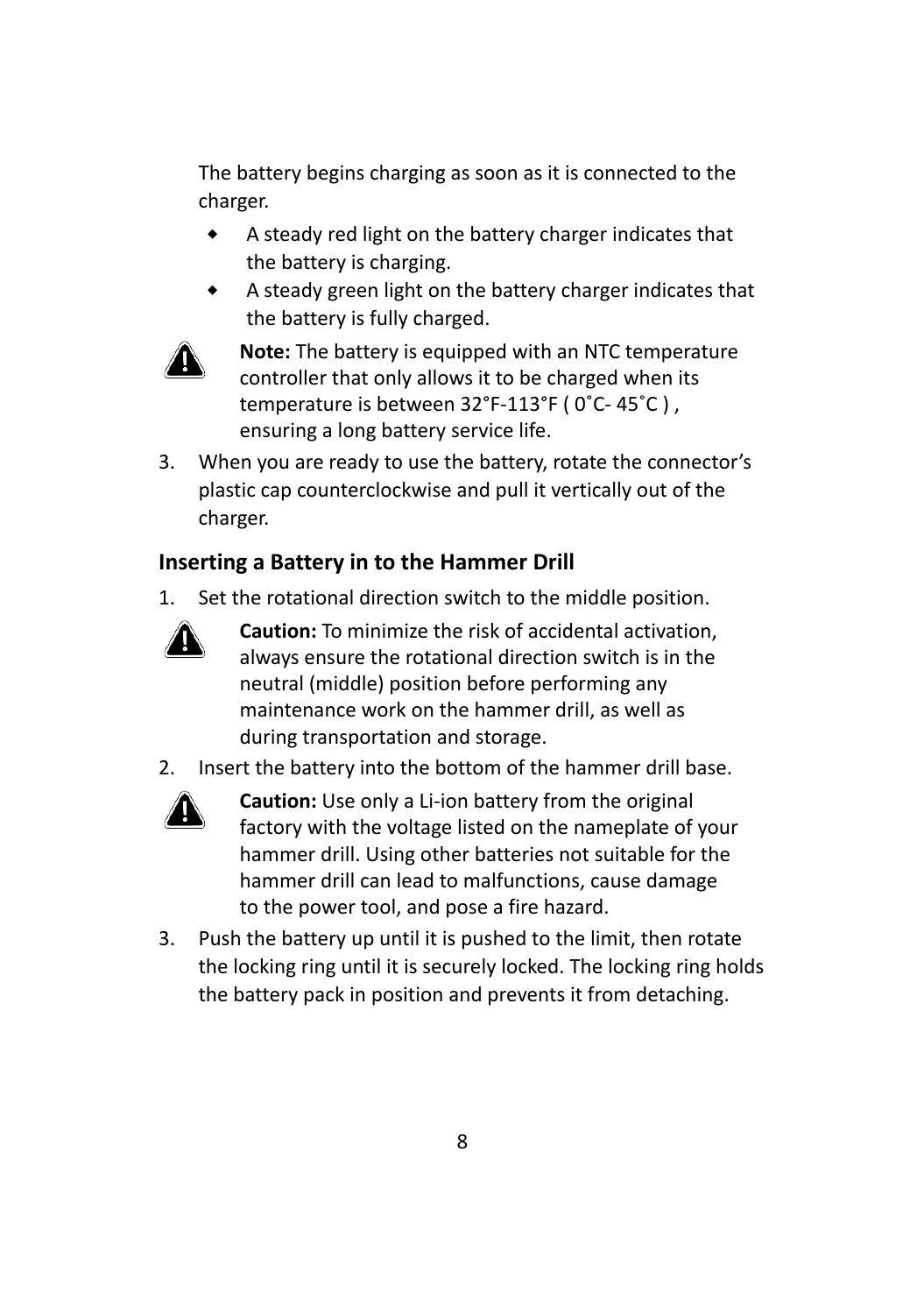### **Removing a Battery from the Hammer Drill**

1. Set the rotational direction switch to the middle position.



**Caution:** To minimize the risk of accidental activation, always ensure the rotational direction switch is in the neutral (middle) position before performing any maintenance work on the hammer drill, as well as during transportation and storage.

- 2. Rotate the locking ring counterclockwise. The locking ring holds the battery pack in position and prevents it from detaching.
- 3. Pull the battery pack out and down, without exerting any force.

#### **Inserting a Tool into the Hammer Drill**

The hammer drill spindle is locked whenever the On/Off trigger is not pressed. This ensures quick, convenient and easy changing of the tool in the keyless chuck.

1. Set the rotational direction switch to the middle position.



**Caution:** To minimize the risk of accidental activation, always ensure the rotational direction switch is in the neutral (middle) position before performing any maintenance work on the hammer drill, as well as during transportation and storage.

- 2. Ensure that the On/Off trigger is not pressed.
- 3. Turn the chuck sleeve counterclockwise until it is open wide enough to fit the tool.
- 4. Insert the tool into the chuck, placing it as far as it will go.
- 5. Firmly tighten the chuck sleeve by hand, clockwise, to tighten the chuck.
- 6. To remove the tool, loosen the chuck sleeve counterclockwise until the tool is free.

#### **Replacing the Keyless Chuck**

1. Set the rotational direction switch to the middle position.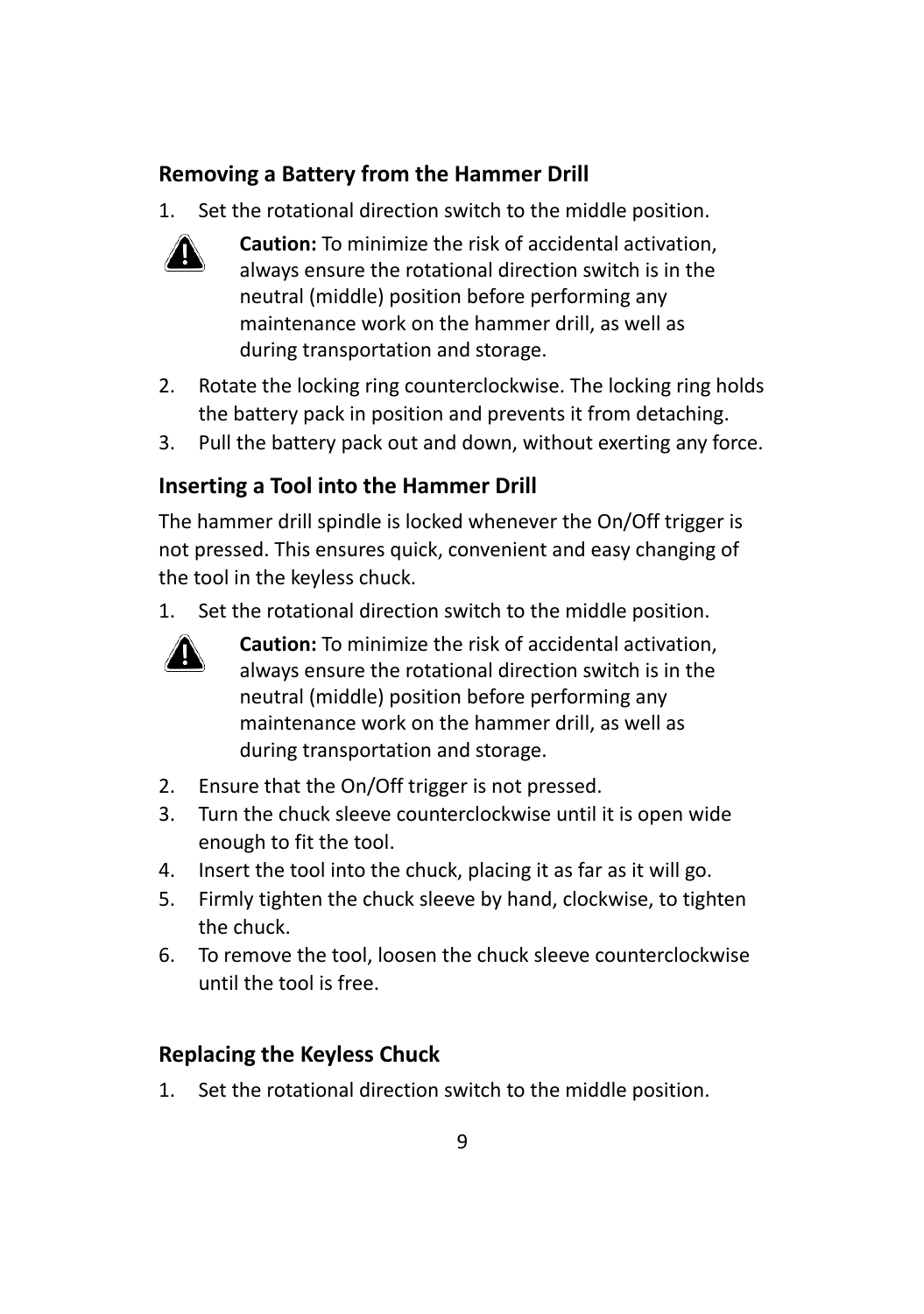

**Caution:** To minimize the risk of accidental activation, always ensure the rotational direction switch is in the neutral (middle) position before performing any maintenance work on the hammer drill, as well as during transportation and storage.

- 2. The keyless chuck is secured with a securing screw to prevent it from unintentionally coming loose from the hammer drill spindle. Remove this screw by completely opening the chuck and unscrewing the screw, which has a left-handed thread, in a clockwise direction.
- 3. Remove the chuck as follows:
	- a) Place the hammer drill on a stable surface, such as a workbench.
	- b) Clamp the short end of an Allen key in the chuck.
	- c) Turn the Allen key counterclockwise to loosen the chuck.
	- d) Remove the Allen key from the chuck and completely unscrew the chuck by hand.
- 4. Mount a new chuck onto the hammer drill as follows:
	- a) Screw the chuck clockwise onto the hammer drill by hand.
	- b) Clamp the short end of an Allen key in the chuck.
	- c) Turn the Allen key clockwise to tighten the chuck to a tightening torque of approximately 177-221 inch pounds ( 20-25 Nm ) .
- 5. Open the keyless chuck completely, and screw in the securing screw counterclockwise, to a tightening torque of approximately 35-44 inch pounds ( 4-5 Nm ) .

**IMPORTANT :** Salt water is corrosive and dissimilar metals corrode quickly. To prevent problems with removing the drill chuck, rinse the tool in fresh water after every use. Remove the chuck at the end of the working day . Lube the spindle inside and outside threads with silicone grease before reinstalling the chuck .Use silicone spray on the chuck jaws to ensure smooth operation .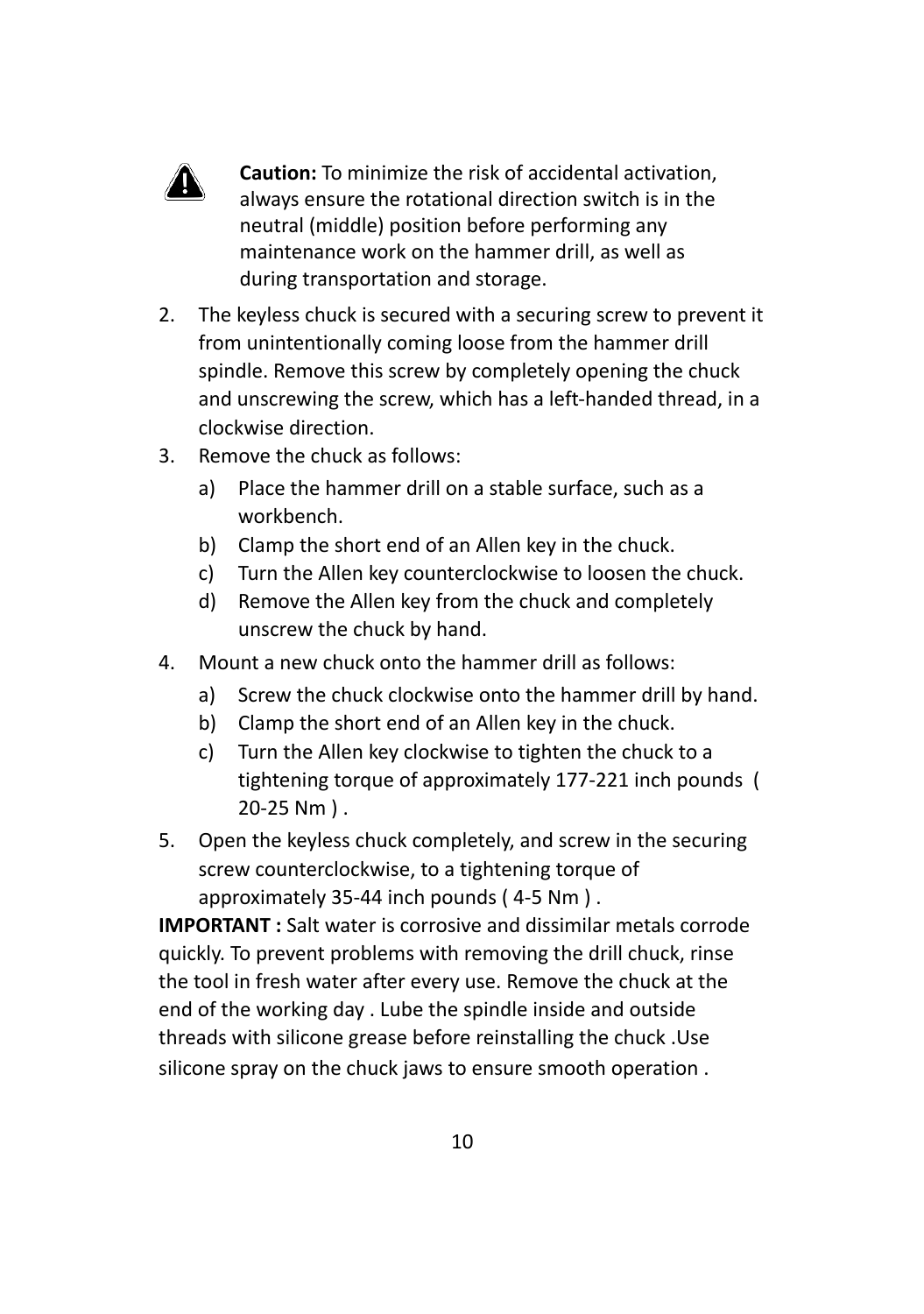### **Pressurizing the Hammer Drill for Underwater Use**

Your hammer drill can be used in any wet conditions, and can be submerged and used underwater at depths of up to 164 ft ( 50m ). Before submerging the hammer drill to any depth, it must be pressurized.

1. Remove the red cap from the pressure valve on the back of the hammer drill.



2. Attach a pump, such as the hand pump supplied with the hammer drill, to the valve.

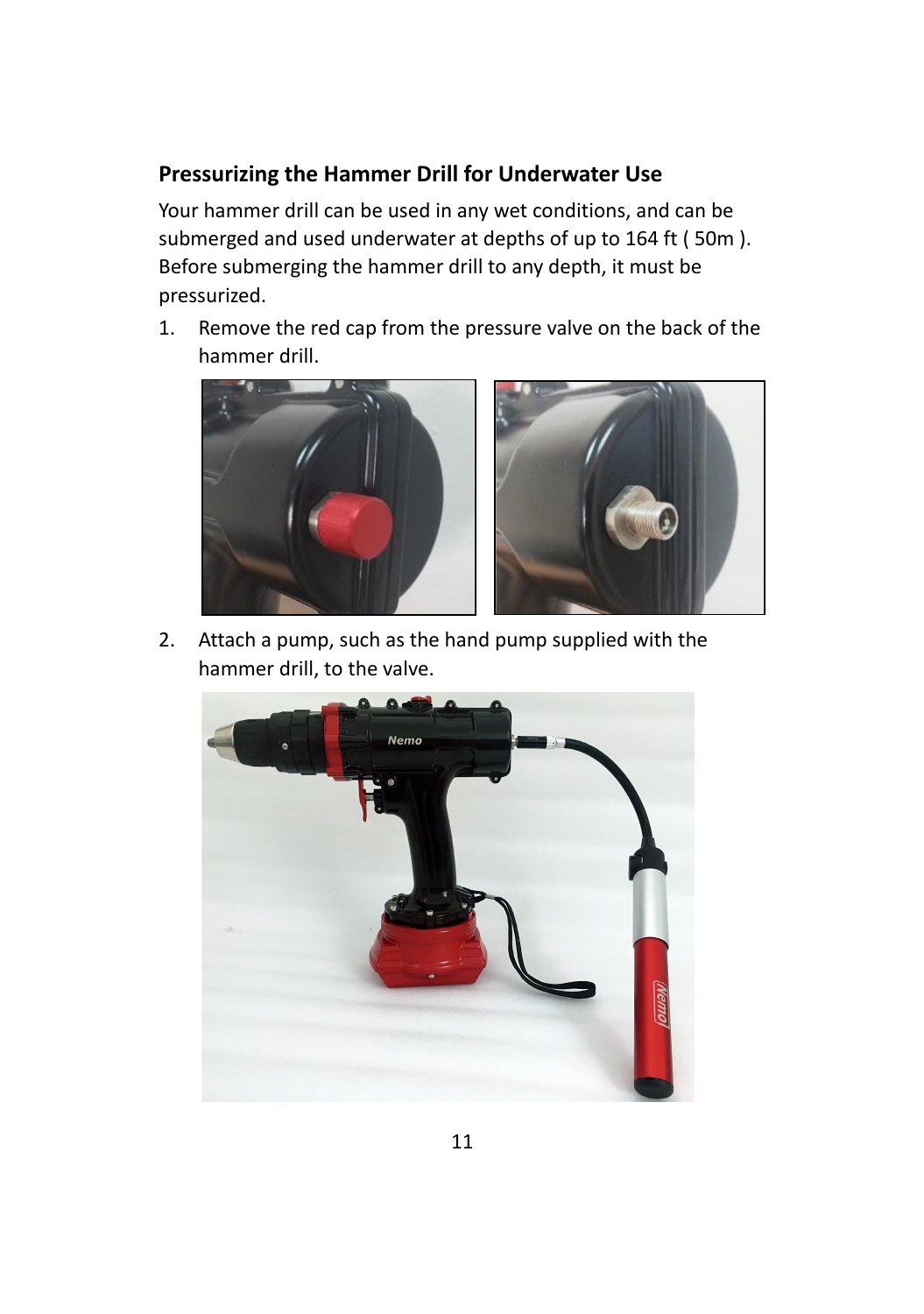3. Pressurize the hammer drill according to the depth to which you are going to submerge it, as follows:

| Depth in meters | Depth in feet | <b>Pressure</b>              |
|-----------------|---------------|------------------------------|
| Up to 5m        | 16 feet       | Minimum 15 psi<br>1 Bar)     |
| Up to 10m       | 33 feet       | Minimum 29 psi<br>2 Bars)    |
| Up to 20m       | 66 feet       | Minimum 44 psi<br>$(3$ Bars) |
| Up to 30m       | 98 feet       | Minimum 58 psi<br>(4 Bars)   |
| Up to 40m       | 131 feet      | Minimum 73 psi<br>$(5$ Bars) |
| Up to 50m       | 164 feet      | Maximum 87 psi<br>(6 Bars)   |



**Caution:** Never add more than 87 psi ( 6 Bars ) of pressure to the hammer drill.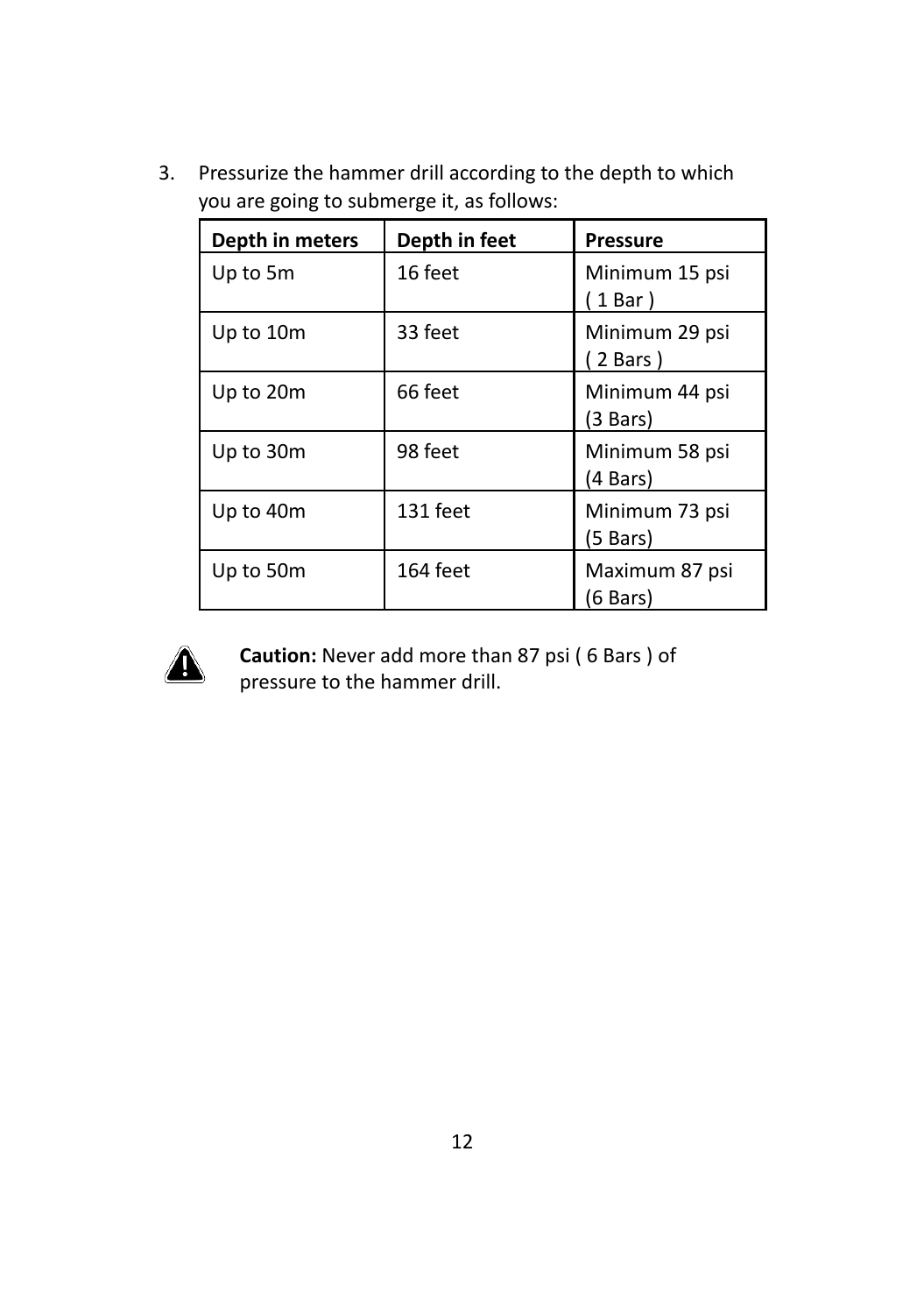## **Best Practices for Underwater Operation**

Your Nemo Submersible Hammer Drill is designed to be waterproof, so that it can be used both on land and underwater. To obtain the maximum serviceable life of your hammer drill, adhere to the following best practices when using the hammer drill underwater:

- You must pressurize the hammer drill before you can use it underwater, as described in *Pressurizing the Hammer Drill for Underwater Use,* pages 11-12.
- Do not exceed the maximum operational depth as recommended by the manufacturer.
- The hammer drill is a hi-tech piece of equipment and should be treated with care. Its watertight seals may be damaged if it is dropped.
- When moving about or working underwater, the hammer drill should be secured to you by a tool leash at all times.
- The hammer drill may be used in salt water.



**Note:** After using the hammer drill in salt water, immediately rinse it in fresh water to remove all salt residue.

- Before storing the hammer drill in the carrying case after use in water, flush it with fresh water and dry it off.
- Treat the high quality battery with care. Keep the battery fully charged and dry, ready for use, and always store it in the carrying case when not in use.
- Before inserting the battery into the hammer drill, check that the three **O**-rings on the battery are present and undamaged.



**Caution:** If any of the **O**-rings is missing or does not seal completely, water can enter the hammer drill or battery, causing serious damage.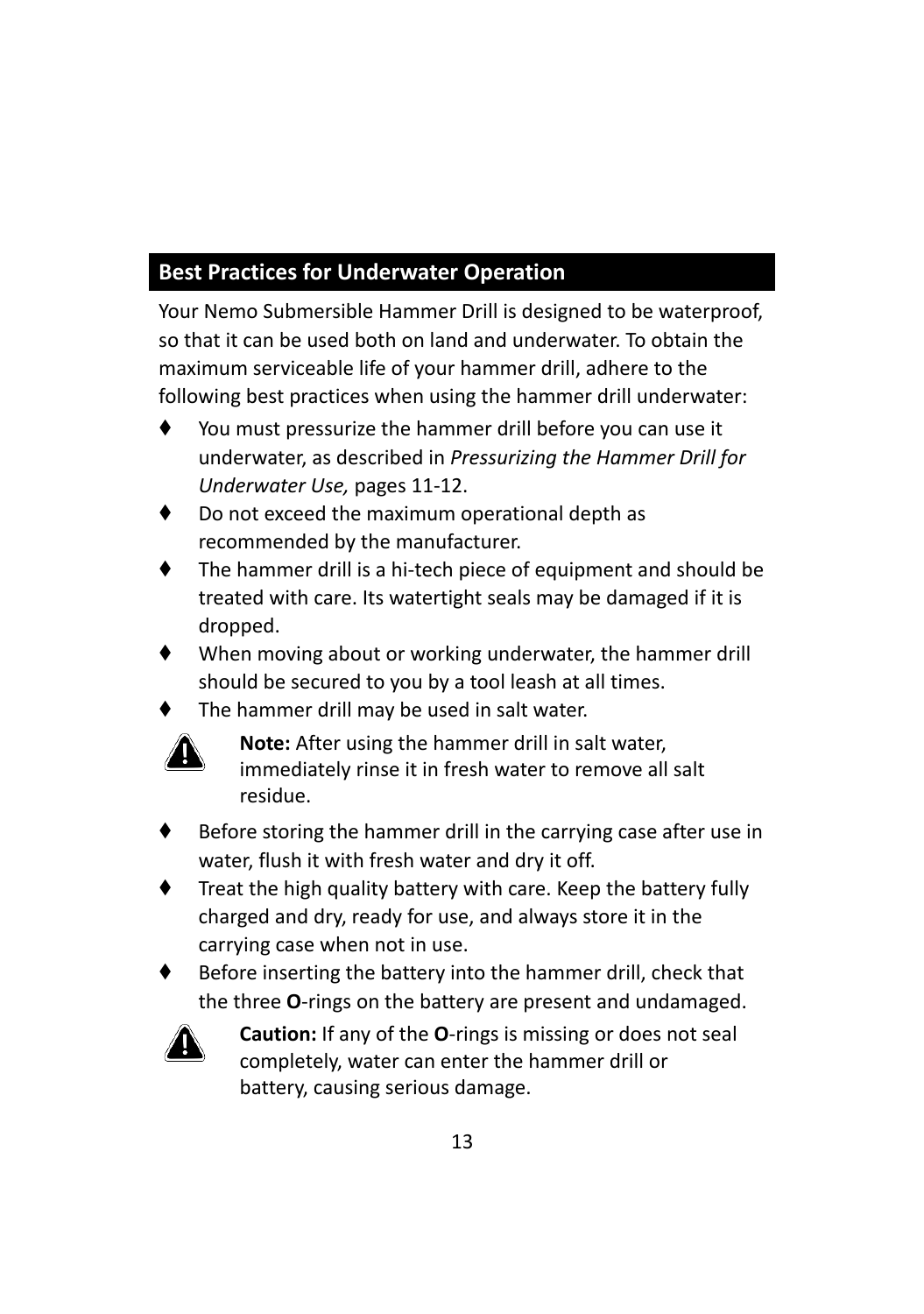### **Operating the Hammer Drill**

### **Setting the Working Mode**

The hammer drill can function in regular drill mode, as a regular drill and driver, or in hammer mode. For more information, see *Performing Hammer Drill Operations with the Hammer Drill*, page 17, and *Performing Regular Drill Operations with the Hammer Drill*, page 18.

1. Set the rotational direction switch to the middle position.



**Caution:** To minimize the risk of accidental activation, always ensure the rotational direction switch is in the neutral (middle) position before performing any maintenance work on the hammer drill, as well as during transportation and storage.

- 2. Do one of the following:
	- ⬥ To work in regular drill mode, turn the mode selection ring until the three dots on the mode selection ring are aligned with the single dot on the middle ring.



⬥ To work in hammer mode, turn the mode selection ring until the hammer symbol on the mode selection ring is aligned with the single dot on the middle ring.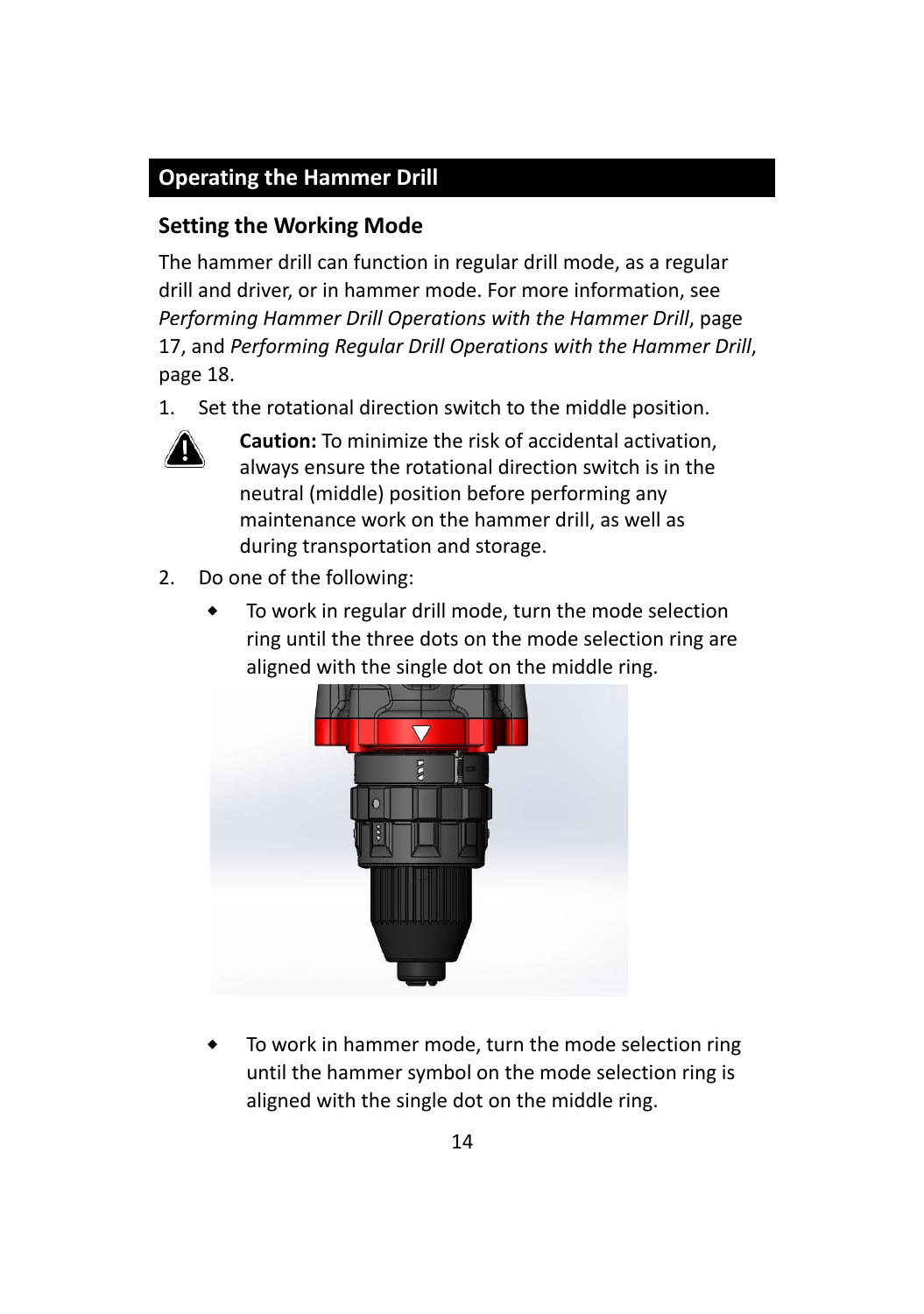



**Important:** Only use the hammer drill in hammer mode when the torque is set to the maximum, and the hammer symbol on the mode selection ring is aligned with the single dot on the middle ring.

#### **Selecting the Torque**

1. Set the rotational direction switch to the middle position.



**Caution:** To minimize the risk of accidental activation, always ensure the rotational direction switch is in the neutral (middle) position before performing any maintenance work on the hammer drill, as well as during transportation and storage.

2. Hold down the silver notch on the torque setting ring, then turn the torque setting ring until the desired torque setting is aligned with the triangle on the drill body. All three rings will rotate together as you turn the torque setting ring. If you select the maximum torque (three dots), the silver notch pops out and locks.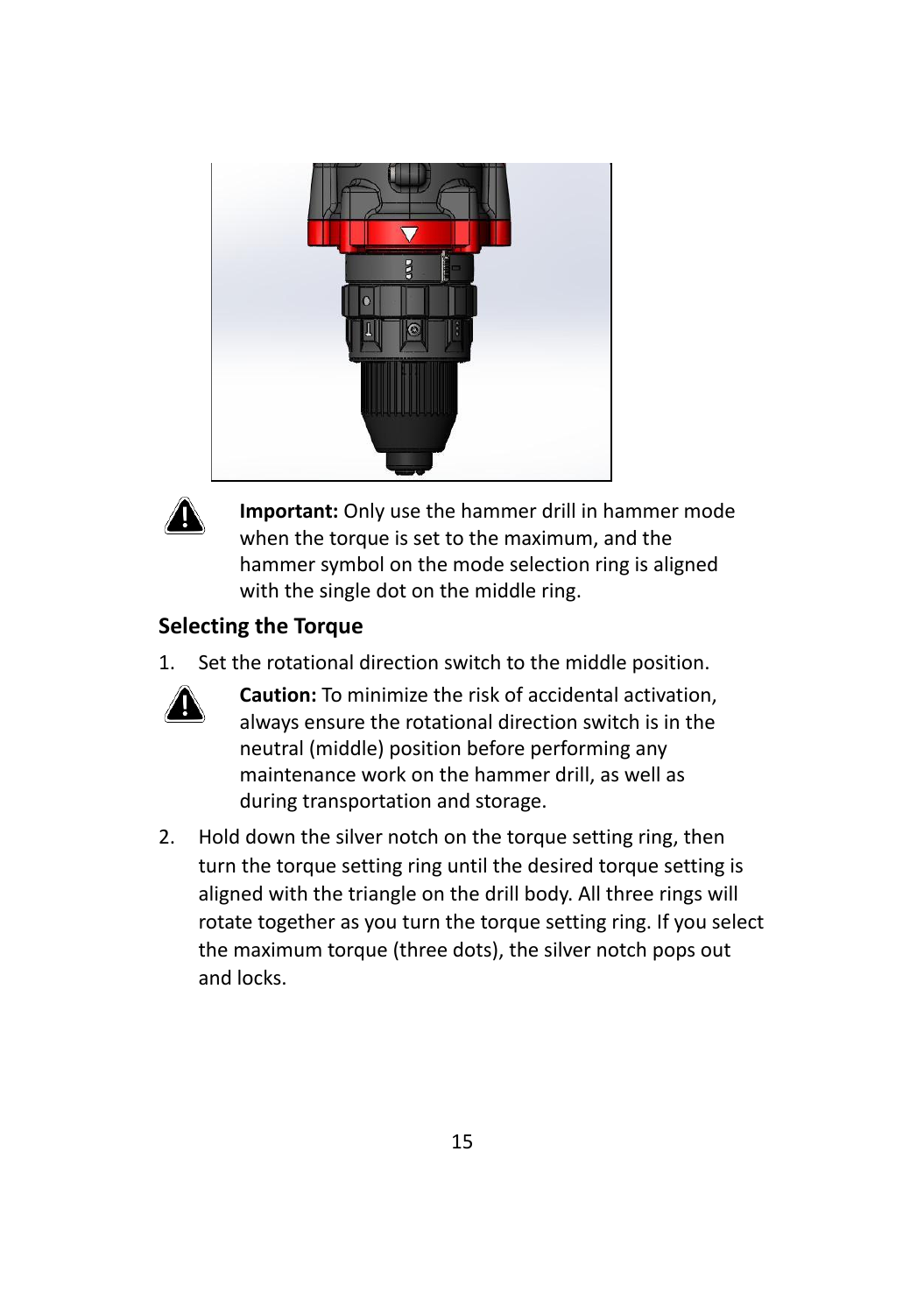



**Important:** Only use the hammer drill in hammer mode when the torque is set to the maximum, and the hammer symbol on the mode selection ring is aligned with the single dot on the middle ring, as described in *Setting the Working Mode*, page .

### **Reversing the Rotational Direction**

The rotational direction switch is used to control the rotational direction of the hammer drill. The rotational direction can only be changed when the On/Off trigger is not pressed.

- 1. Ensure that the On/Off trigger is not pressed.
- 2. Do one of the following:
	- $\bullet$  For drilling and driving in screws, push the rotational direction switch all the way to the left.
	- ⬥ For loosening and unscrewing screws and nuts, push the rotational direction switch all the way to the right.
	- ⬥ To deactivate rotation and only operate the LED flashlight, push the rotational direction switch to the middle, which is the neutral position.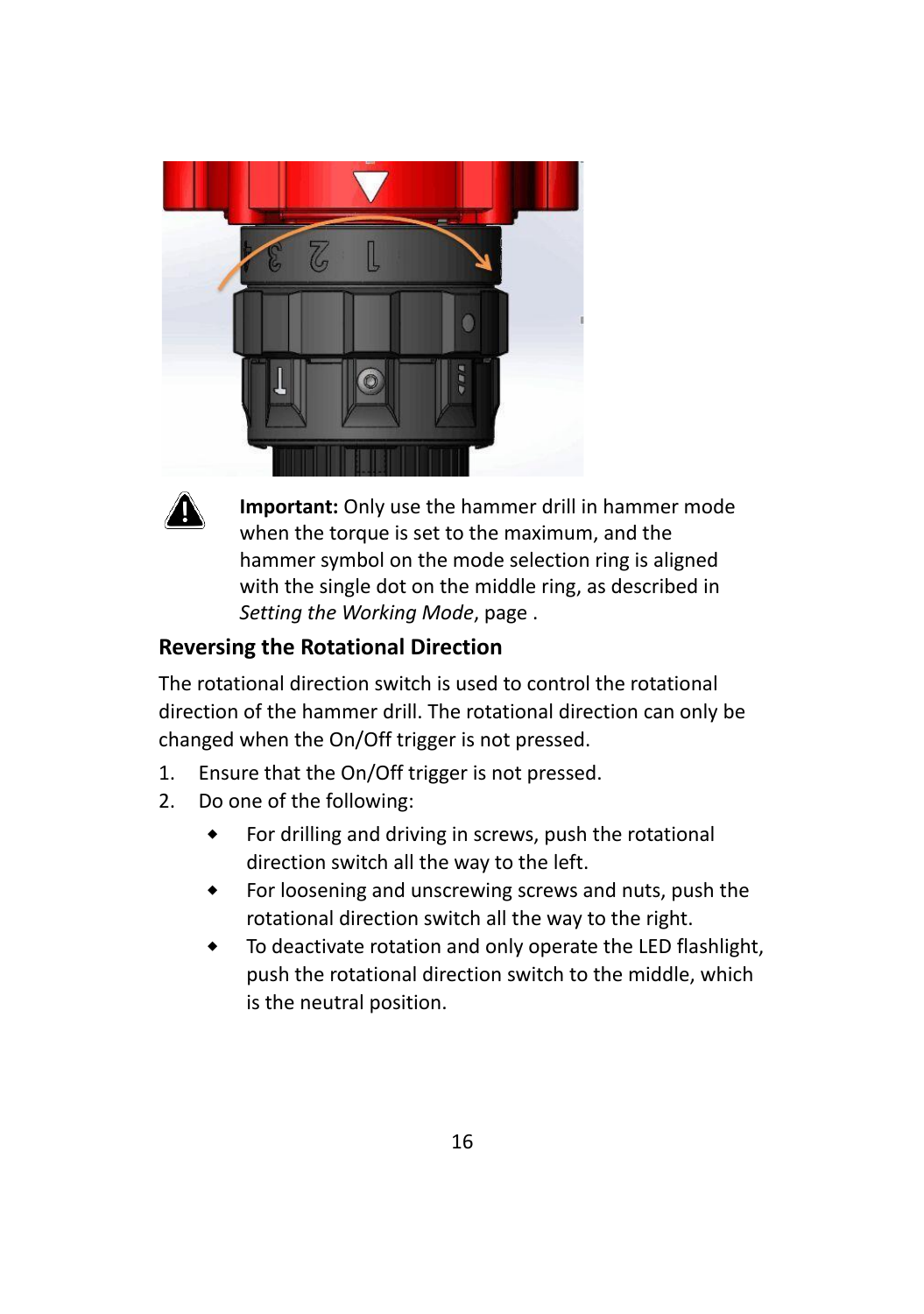### **Selecting the Gear Speed**

1. Set the rotational direction switch to the middle position.



**Caution:** To minimize the risk of accidental activation, always ensure the rotational direction switch is in the neutral (middle) position before performing any maintenance work on the hammer drill, as well as during transportation and storage.

- 2. Do one of the following:
	- ⬥ Push the gear selector toward the keyless chuck to select low speed.
	- ⬥ Push the gear selector away from the keyless chuck to select high speed.



**Caution:** If the gear selector cannot be pushed all the way, lightly turn the chuck. The hammer drill has a speed gear clutch, and the gear teeth sometimes hit together, causing the gear selector to stick. Turning the chuck releases the teeth and frees the gear selector. Do not force the gear selector when it is stuck, as this may break the gears.

#### **Switching the Hammer Drill On or Off**

Press the On/Off trigger, and keep it pressed. You can increase the speed of the hammer drill by increasing the pressure on the switch. To switch off the hammer drill, release the On/Off trigger.



**Note:** When the On/Off trigger is not pressed, the spindle and the tool holder are locked. This allows the hammer drill to be used as a screwdriver, even when the battery is dead.

### **Performing Hammer Drill Operations with the Hammer Drill**

Use the hammer drill in hammer mode when drilling hard materials, such as concrete or stone.

1. Insert a tungsten-carbide tipped bit into the hammer drill.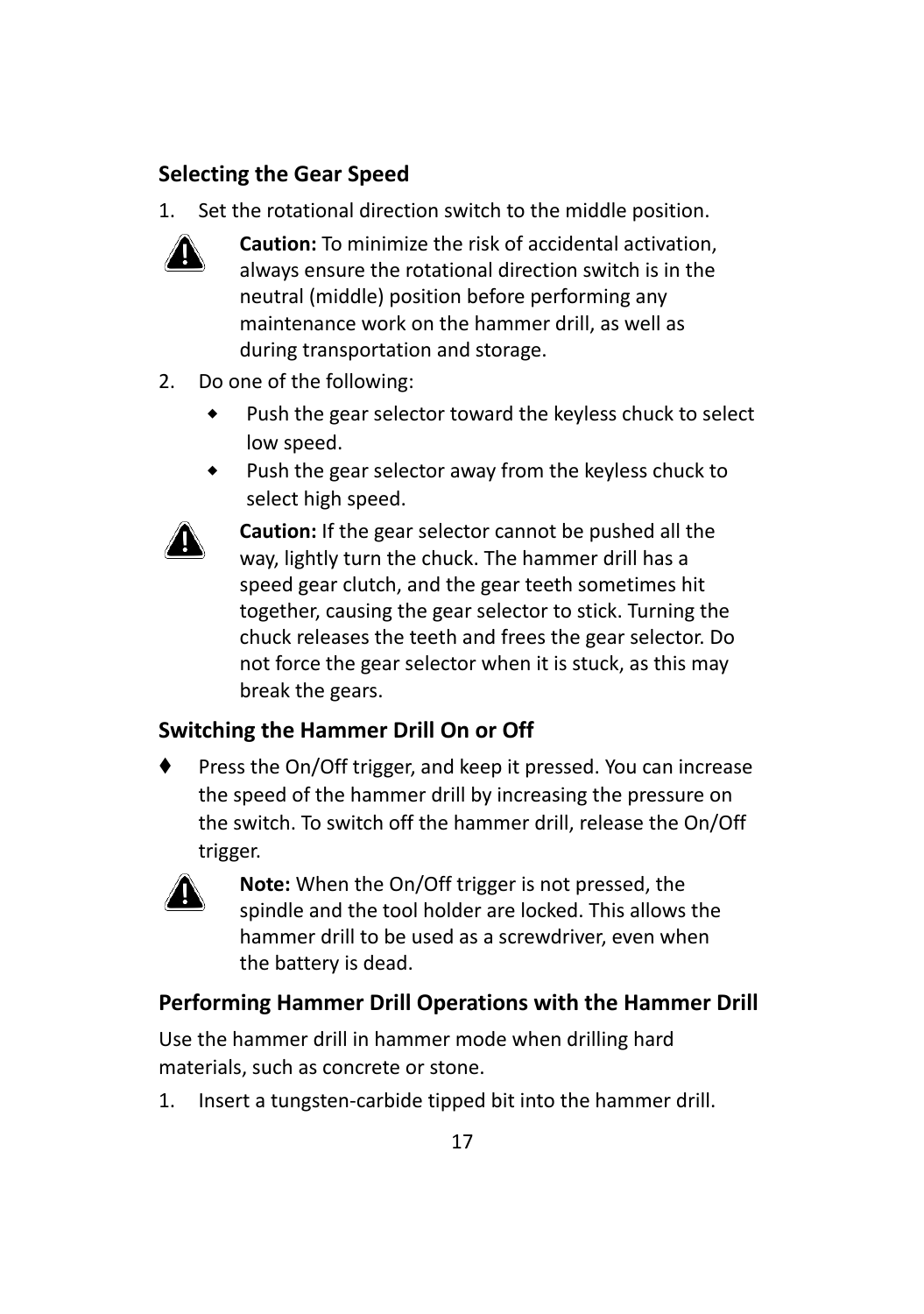- 4. Position the tool tip against the workpiece, switch on the hammer drill, and lightly press the tool tip against the workpiece. Excessive force will damage the tool tip and will not increase the drilling speed.
- 5. Hold the hammer drill firmly to keep the drill bit from slipping away from the hole, and from jerking when it breaks through the workpiece or strikes reinforcing rods in concrete.
- 6. If the hole becomes clogged with debris, run the hammer drill at an idle, then partially remove the drill bit from the hole. Repeat this action until the hole clears out.

### **Performing Regular Drill Operations with the Hammer Drill**

Use the hammer drill in regular drill mode when drilling relatively soft materials, such as wood, metal, or plastic.

- 1. Secure small workpieces using a vise or similar device.
- 2. Lightly press the tool tip against the workpiece. Excessive force will damage the tool tip and will not increase the drilling speed.
- 3. Hold the hammer drill firmly and carefully as the bit begins to break through the workpiece.
- 4. If the drill bit gets stuck, release it by reversing the rotational direction.



**Note:** When drilling wood, use a guide screw to pull the drill bit into the workpiece for best results.



**Note:** When drilling metals, make an indentation at the point to be drilled to prevent the drill from slipping. For all metals other than brass and iron, use sufficient cutting lubricant during drilling.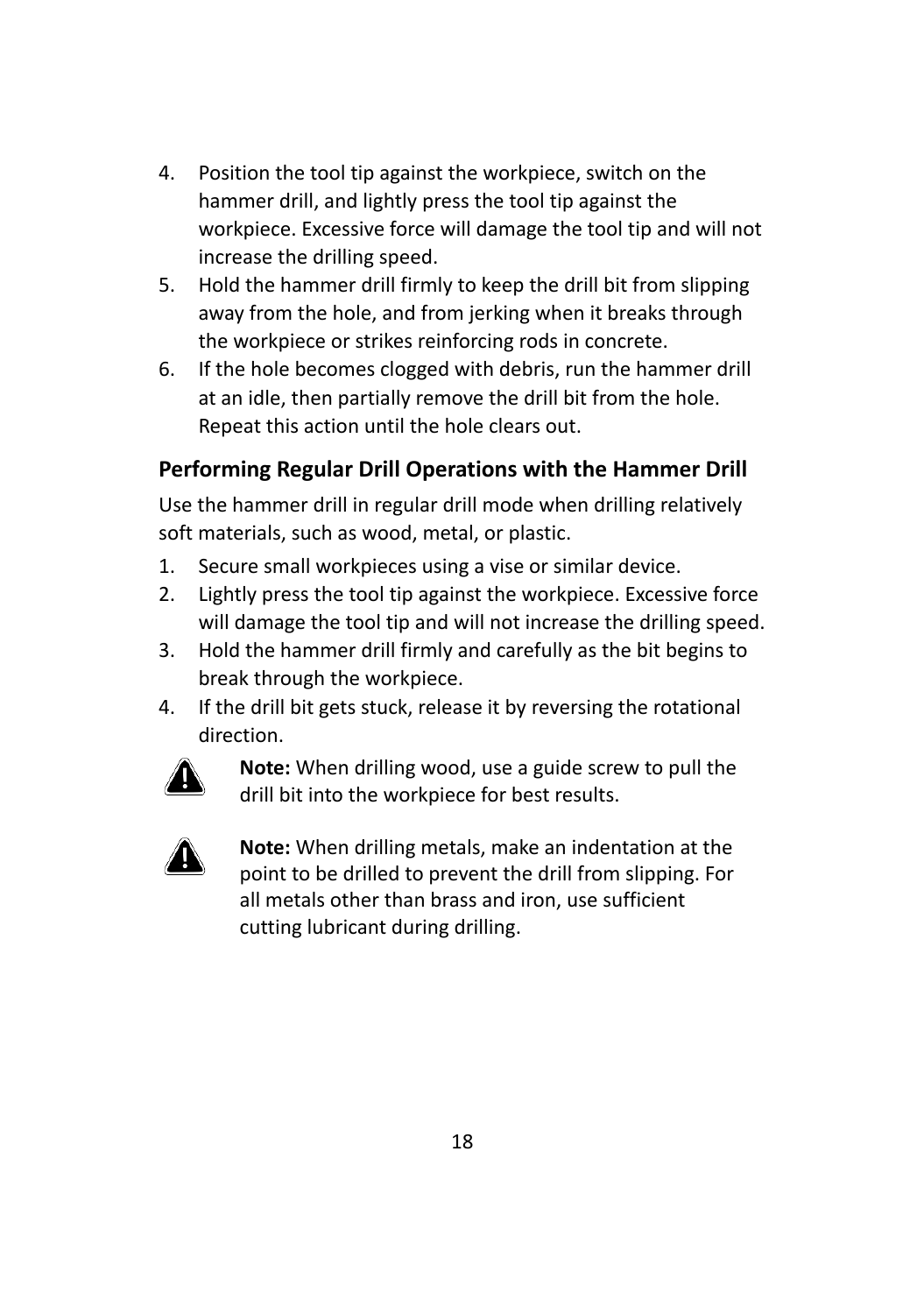### **Maintenance**

### **Servicing the Hammer Drill**

If your hammer drill is damaged or faulty, have it repaired by an authorized service technician.



**Caution:** Under no circumstances should the hammer drill be opened for repairs or any other purpose by anyone other than an after-sales service technician authorized by Nemo Power Tools. Opening the hammer drill invalidates the manufacturer warranty.

### **Transporting the Hammer Drill**

For maximum protection, always transport your hammer drill secured in its carrying case, with the battery removed.

The battery pack has effective protection against internal over-pressure and short-circuiting, as well as devices preventing violent rupture and dangerous reverse current flow.

The lithium-equivalent content in the batteries is below applicable limit values. Therefore, the batteries are not subject to national or international regulations pertaining to dangerous mediums, either as individual components or when inserted into a power tool.

However, the regulations governing dangerous goods may be relevant when transporting several batteries. In this case, it might be necessary to comply with special conditions, such as those governing packaging.

### **Disposing of the Hammer Drill**

At the end of its lifecycle, the hammer drill, its accessories, and packaging should be sorted for environmentally friendly recycling. Do not dispose of the battery pack in household waste, fire, or water. Battery packs should be collected, recycled, or disposed of in an environmentally friendly manner.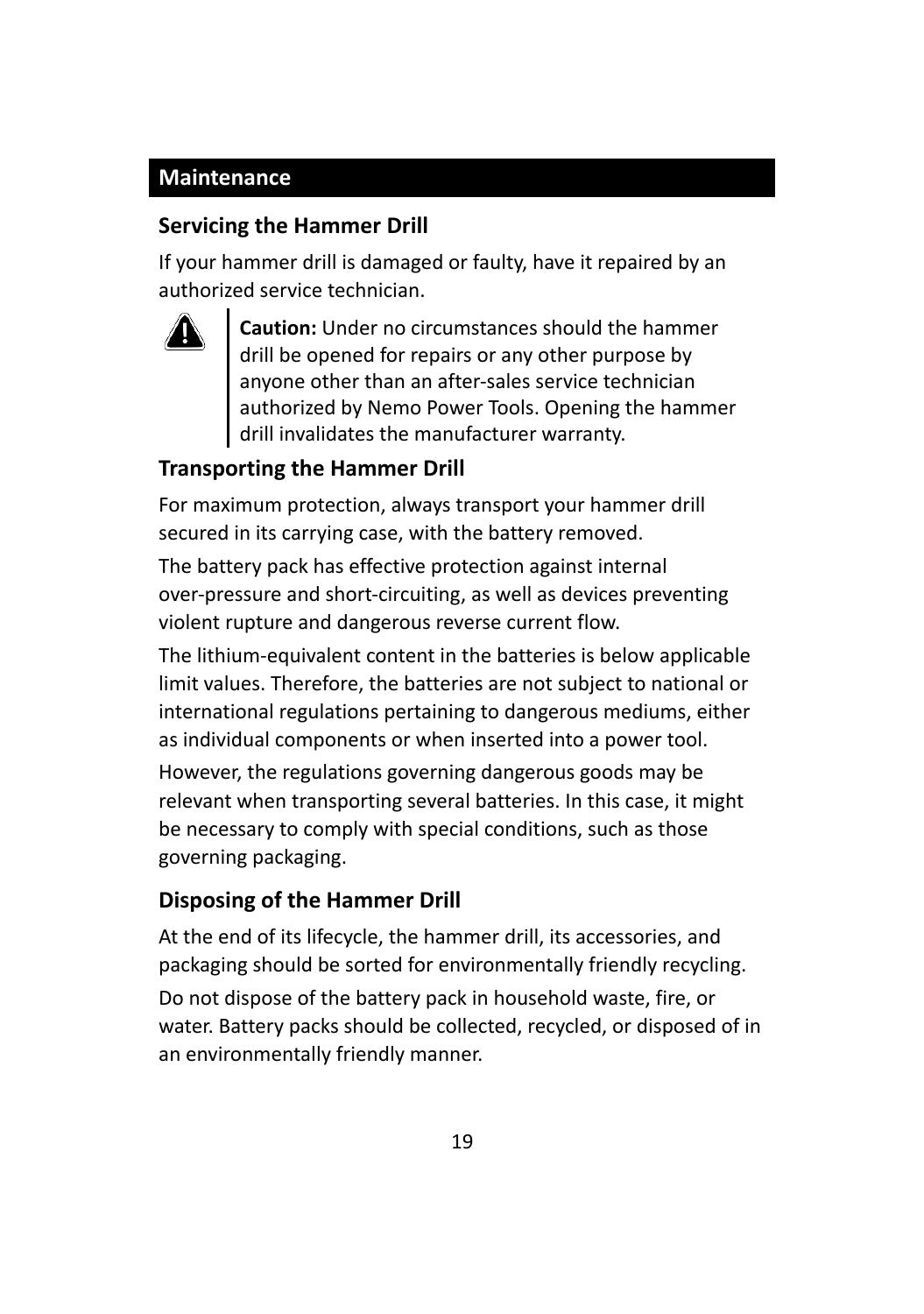### **Troubleshooting Battery and Charger**

| <b>Problem:</b> The battery is not charging, and there is a blinking red<br>light on the battery charger. |                                                                                                                               |
|-----------------------------------------------------------------------------------------------------------|-------------------------------------------------------------------------------------------------------------------------------|
| <b>Possible Cause</b>                                                                                     | <b>Corrective Action</b>                                                                                                      |
| The battery is not<br>correctly inserted into the<br>charger.                                             | Remove the battery from the<br>charger, then re-insert it correctly.                                                          |
| The battery contacts are<br>contaminated.                                                                 | Clean the battery contacts, for<br>example by removing and inserting<br>the battery several times, or replace<br>the battery. |
| The battery is defective.                                                                                 | Replace the battery.                                                                                                          |

| <b>Problem:</b> The battery charger indicator does not light up.                         |                                                                                                       |
|------------------------------------------------------------------------------------------|-------------------------------------------------------------------------------------------------------|
| <b>Possible Cause</b>                                                                    | <b>Corrective Action</b>                                                                              |
| The mains plug of the<br>battery charger is not<br>correctly plugged into the<br>socket. | Insert the mains plug fully into the<br>socket outlet, and ensure that the<br>socket is functional.   |
| The socket outlet, mains<br>cable, or battery charger<br>are defective.                  | Check the voltage power; have the<br>battery charger checked by an<br>authorized after-service agent. |



**Caution:** Under no circumstances should the hammer drill or accessories be opened for repairs or any other purpose by anyone other than an after-sales service technician authorized by Nemo Power Tools. Opening the hammer drill invalidates the manufacturer warranty.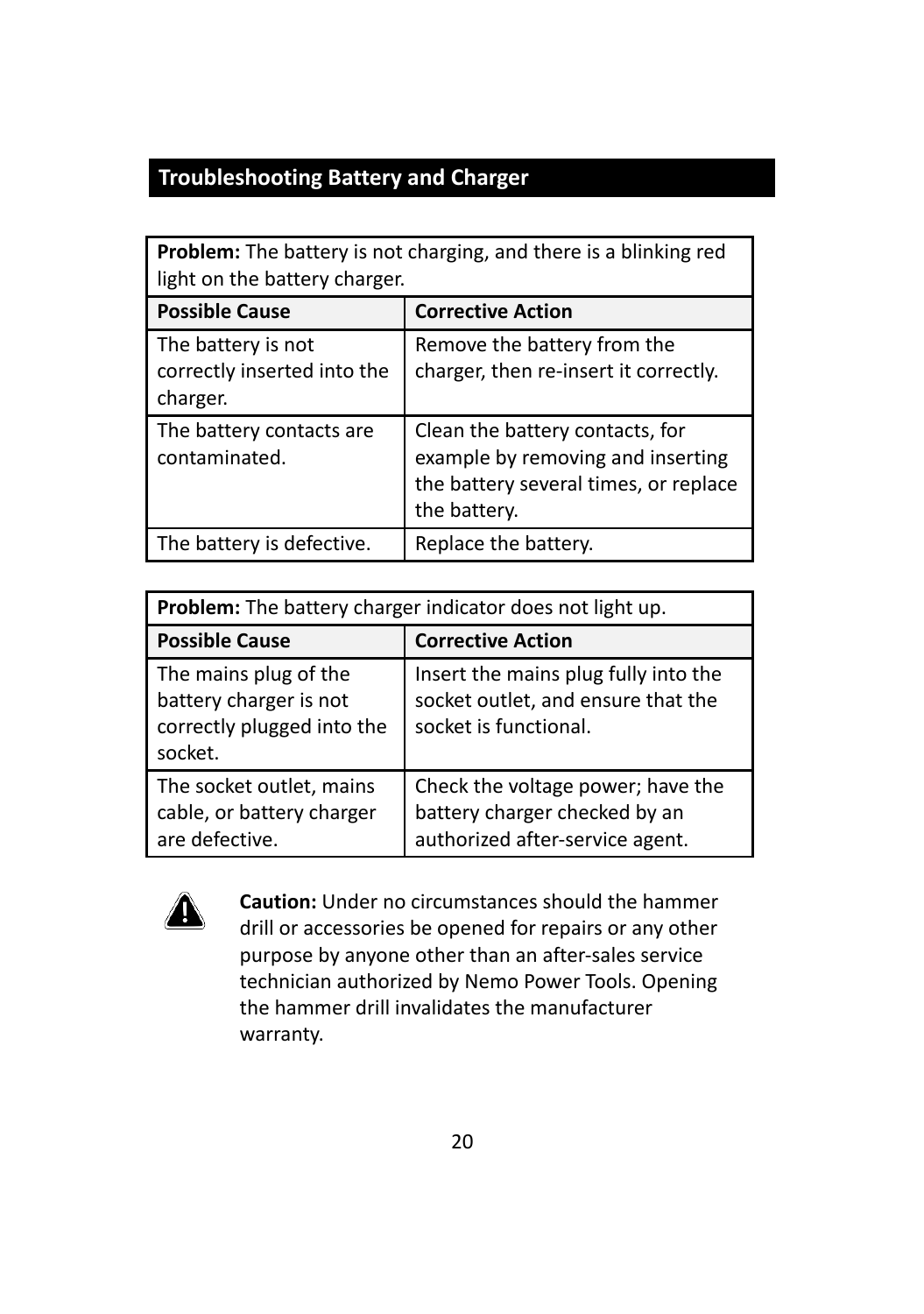| <b>Problem:</b> The battery charger is warm to the touch.                                           |                                                                                                    |
|-----------------------------------------------------------------------------------------------------|----------------------------------------------------------------------------------------------------|
| <b>Possible Cause</b>                                                                               | <b>Corrective Action</b>                                                                           |
| Continuous or repetitive<br>charging cycles without a<br>break may cause the<br>charger to warm up. | No corrective action is required as<br>this does not indicate a fault with<br>the battery charger. |

г

**Problem:** The battery operation time is significantly reduced, even after the battery is fully charged.

| <b>Possible Cause</b>                                  | <b>Corrective Action</b> |
|--------------------------------------------------------|--------------------------|
| The battery is defective,<br>or has reached the end of | Replace the battery.     |
| its life (approximately                                |                          |
| 1000 charging cycles).                                 |                          |

| Problem: The hammer drill does not rotate.                                                                        |                                                                   |
|-------------------------------------------------------------------------------------------------------------------|-------------------------------------------------------------------|
| <b>Possible Cause</b>                                                                                             | <b>Corrective Action</b>                                          |
| The rotational direction<br>switch is in a neutral<br>(middle) position, which<br>operates only the LED<br>light. | Push the rotational direction switch<br>all the way to one side.  |
| The battery has not been<br>charged sufficiently.                                                                 | Charge the battery and then try to<br>use the hammer drill again. |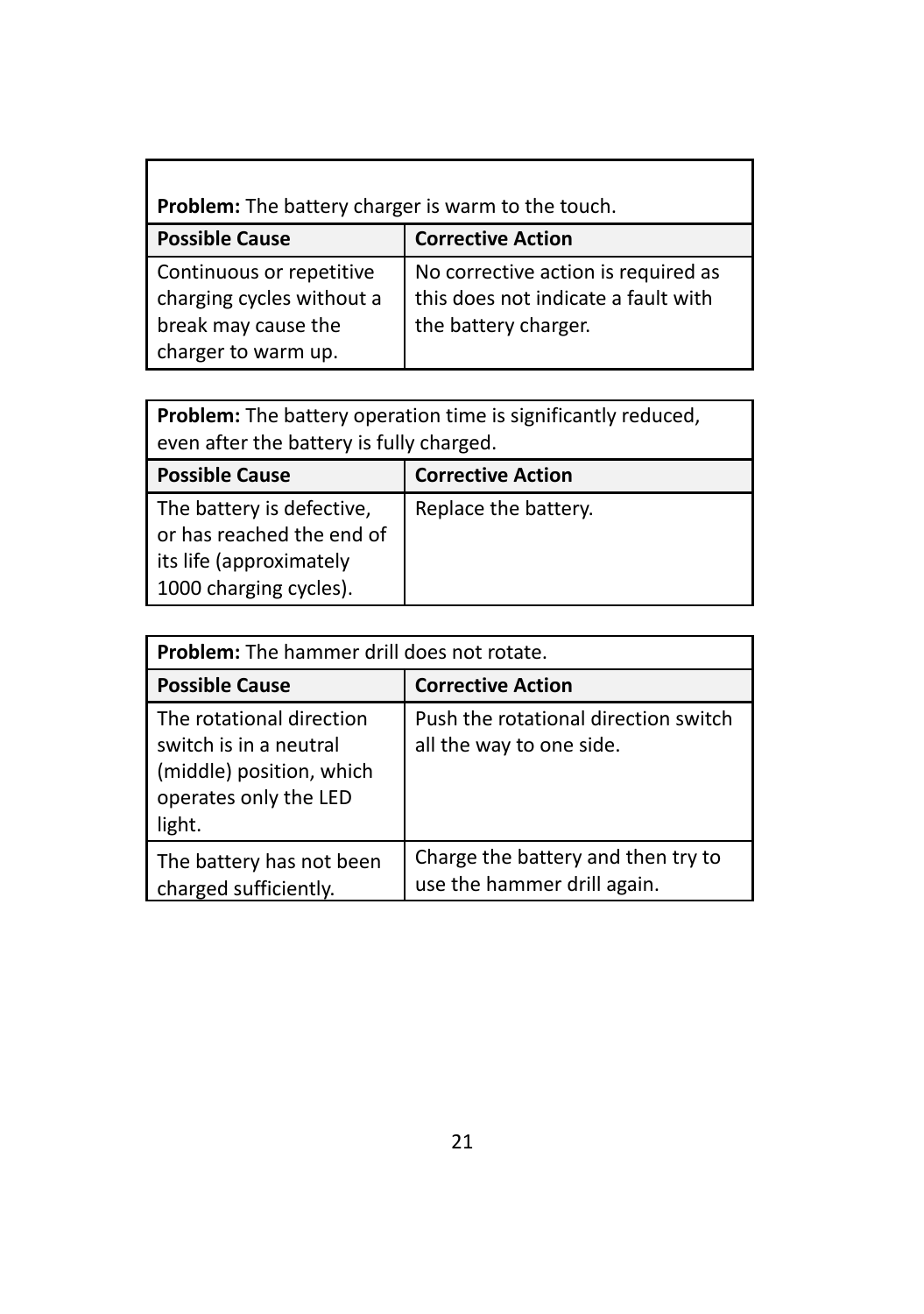#### **Battery Safety Feature**

A battery that " fails " or seems to have a short life before it shuts down , may simply be a battery that has gone into its SAFE mode .

A battery that has experienced an excessive current draw from a short circuit , or a high current draw when the tool was under an excessive load , may shut down prematurely . This is a built-in safety feature.

If the battery contacts are not damaged , recharging the battery for a short period ( even a few minutes ) will reset the battery`s electronics and restore the battery voltage to the voltage level before it shut down.

If this battery or another battery experiences the same problem immediately upon restarting the tool , then a short circuit should be suspected and the tool should be inspected for needed repair .